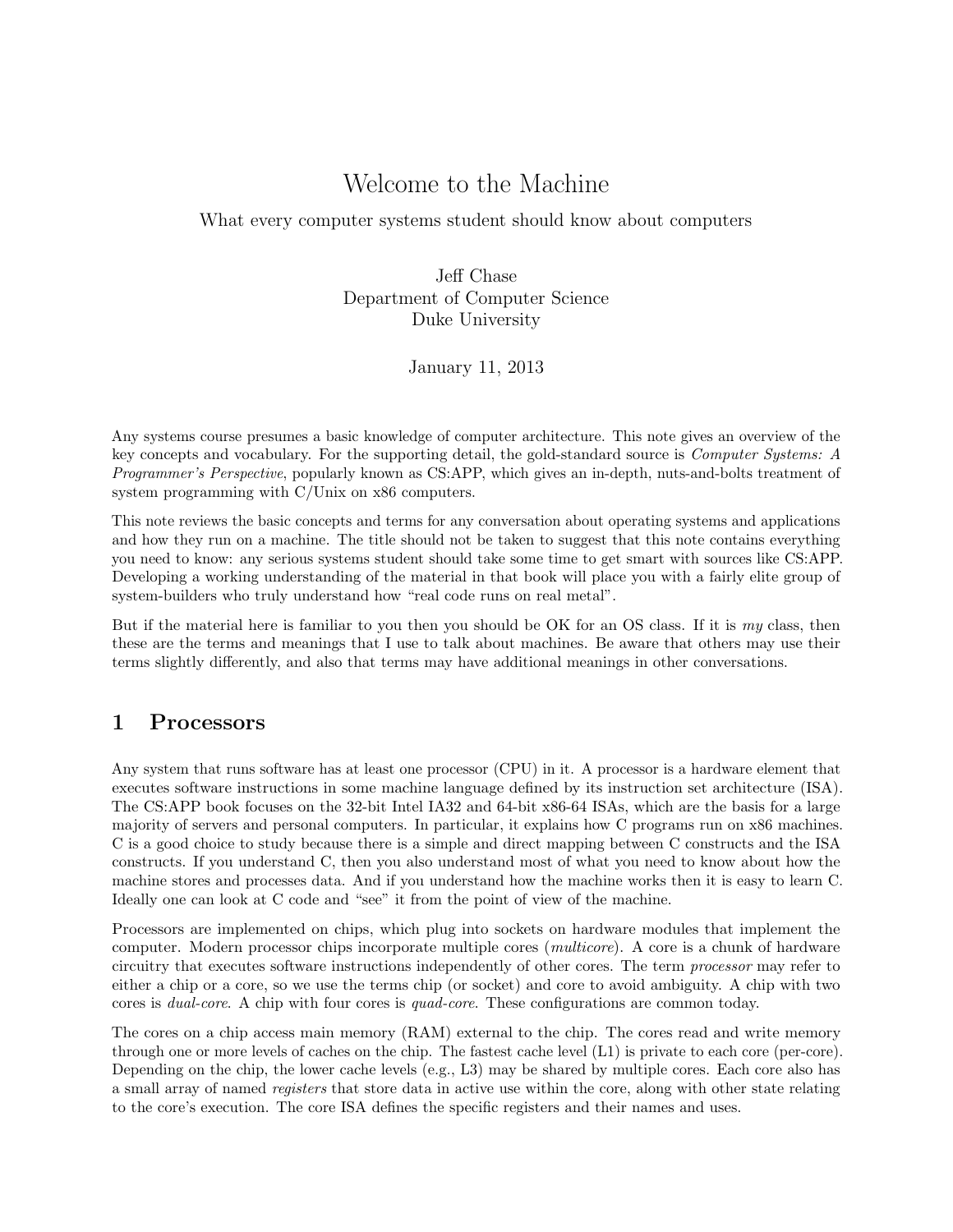Future chips will incorporate more cores and other elements as their densities continue to grow per Moore's Law. Computer architects will introduce new core groupings and cache structures as the chip technology evolves. Another trend is to combine different flavors of cores in the same chip, possibly including specialized elements optimized for specific tasks like graphics (GPUs) or cryptography: heterogeneous multicore.

# 2 Computers

A compute node consists of one or more processor chips sharing a memory. Each node runs its own copy of the operating system and may execute (and crash) independently of other nodes. Nodes are commonly linked by messaging networks. We call them "nodes" because they are independent but linked in a network structure.

It is common to manage a cluster of nodes as a unified computing facility in which the nodes are coordinated and/or interchangeable in some way. The nodes in a cluster are administered together and run common software. A supercomputer is a cluster linked by a special high-speed internal network, often called an interconnect.

Each node has one or more network interface controllers (NIC "nick" interface) on each network that the node attaches to. There may be multiple networks and multiple interfaces per network.

A node may have various other controllers that enable its software to control other devices in the computer and exchange data with them. The devices may include other I/O devices, such as disks or other storage, keyboards, screens, mice or other pointing devices, and so on. Devices called sensors report measurements of the external environment: cameras, microphones, GPS, etc. A clock monitors the passage of time. Other devices allow the software to monitor and control the basic health of the computer and respond to changes in its internal temperature, power supply, and so on.

The choice of devices and their interfaces and organization vary widely across different kinds of computers. A few points are common in general. A device can send an interrupt signal to a processor to request attention from the software. A processor can issue commands to each attached device. The command set is defined by the device type; the system software includes a *driver* module for each type of device. The driver contains code to interact with the device according to its specification. Devices that move a lot of data (e.g., NICs or disk controllers) generally use *Direct Memory Access (DMA)* to copy blocks of data in an out of the machine memory, leaving a processor free to do other work while the device moves the data. Command sets, formats, and other behaviors vary widely across devices.

# 3 Code

Processor cores execute machine instructions stored in memory. Software programs may be written in various languages and represented in various ways, but they are always translated into the underlying machine language to execute. The term "code" refers to a program or program fragment in any representation.

A software program that translates code from one representation to another is called a translator. In general, a compiler translates code before it begins to execute. An interpreter translates code as it executes. For example, a C compiler and related utility programs translate C source code files into object files containing compiled machine instructions. Another utility called a linker combines object files into an executable program file that can run under an operating system such as Unix.

In contrast, a Java compiler compiles Java classes into class files coded in a portable Java Virtual Machine (JVM) instruction set, which is then interpreted at runtime by a program called a JVM. As an optimization, the JVM interpreter may compile some fragments of the code into machine instructions as it interprets them. This technique is called just-in-time compilation (JIT).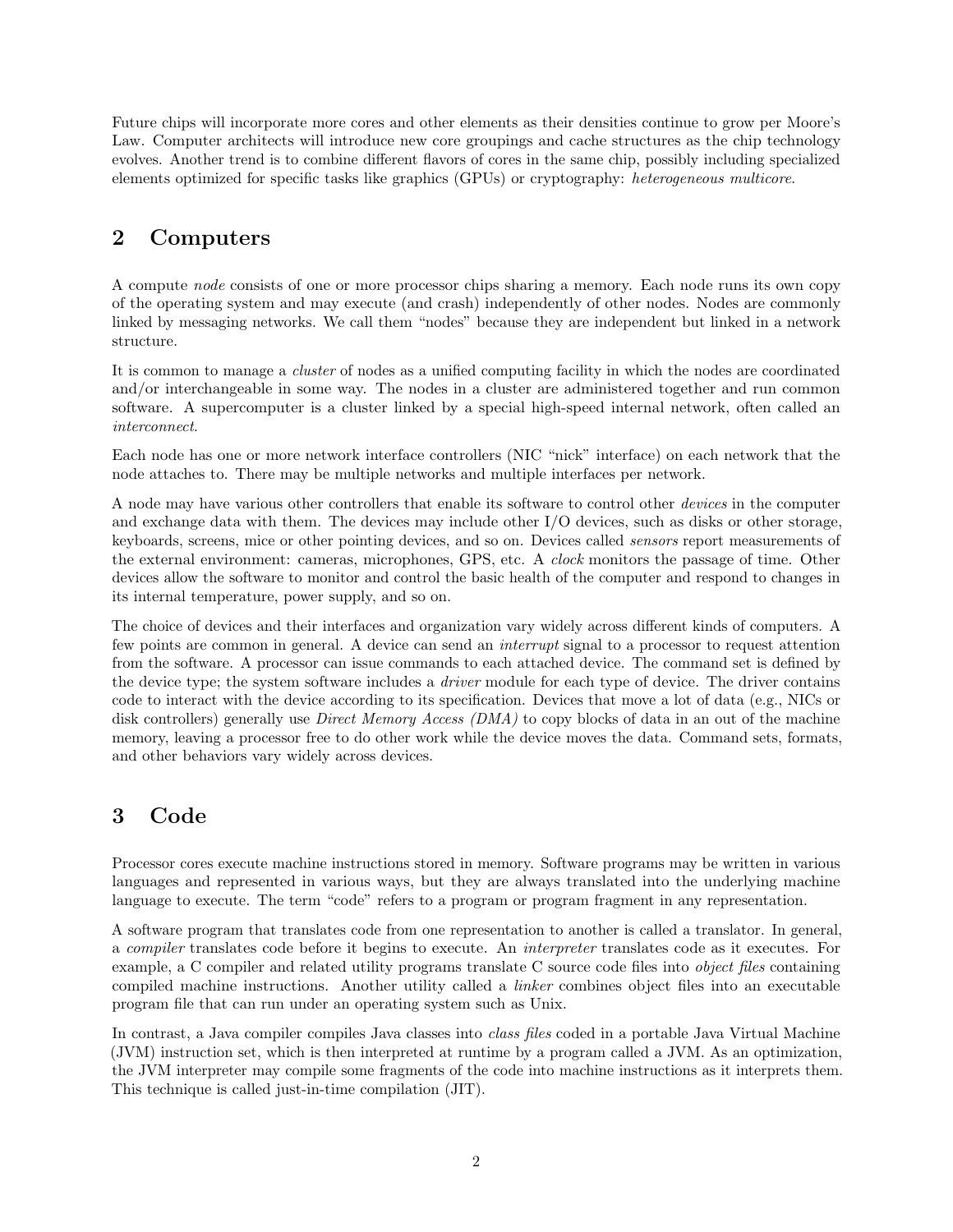### 4 Instructions and data

Machine instructions that reference the computer's memory address it as an array (sequence) of consecutively numbered byte locations. An *address* or *pointer* value is an offset into the byte array. The *address space* is the set of all addresses that executing code uses to access its memory.

It is useful to think of the machine instruction set as partitioned into three main groups of instructions.

Arithmetic instructions. These instructions perform basic arithmetic on values in the named registers. The various machine instructions interpret the values as instances of basic machine types, corresponding to the primitive C types char, short, int, long, char\*, float, and double, and a few variations, e.g., signed and unsigned variants of the integer types. The machine ISA defines the sizes of these primitive types. [table]. The sizes are powers of two.

It is useful to understand the basic arithmetic operations and the corresponding C operators. They include bitwise logical operators (and, or, complement) that are important for systems code, e.g., code that interacts with devices. The shift-left and shift-right operators are useful to multiply or divide unsigned integers by powers of two. We may combine logical operators to select or clear specific bits in a value, e.g., for address calculations: this is called masking. C programmers should understand how the operators handle expressions that operate on mixes of signed and unsigned types—a common source of errors.

Load/store instructions. These instructions move data between memory and registers, i.e., to load a value from memory into a register or store a value from a register into memory. Any load or store instruction references memory at some given address (the target). Variants of the load and store instructions are suited to the different types, so that loads and stores transfer the correct number of bytes according to the type of the referenced value.

Branch instructions. These instructions determine control flow. A branch instruction may transfer control to the instruction at a given address (the branch target): after a branch the target instruction becomes the "next" instruction to execute. A *conditional branch* instruction determines whether or not to transfer control based on some arithmetic test of a value in a register  $(\leq>0, := 0$  etc.). If the checked condition is true then the branch is "taken", else the branch has no effect.

The target of a load, store, or branch instruction is typically given by an address value in a register. Some instructions specify the target as an offset (displacement) from a base address in a register. This is called indirect or base-plus-offset addressing. It enables software to reference selected fields of a block of data or code.

A block is a sequence of contiguous locations of memory starting at a base address. For example, a block might store a C structure or C++ object with named fields at specific offsets chosen by the compiler. The compiled code uses base-plus-offset addressing to reference the fields. Each named field has a different offset, which is known and coded into the instruction at compile time. The instruction has the intended effect if the correct base address is loaded into the base register when it executes.

## 5 Threads

As a core runs it fetches and executes instructions in some sequence. Specifically, the core executes instructions stored at successive addresses in memory unless it encounters a branch, which (if taken) transfers control to the instruction at the branch target. We may refer to a path of control flow through a program as a "code stream" or an "executing stream of instructions". A stream's path through a program is determined by the behavior of the instructions encountered and the values found in memory and in registers.

As a core executes a code stream, it uses a runtime stack to store data relating to procedure calls (method invocations, functions). The stack is a block of memory. Why do we need a stack? The code in any procedure may reference the procedure's local variables, parameters, and other local state. The system must maintain a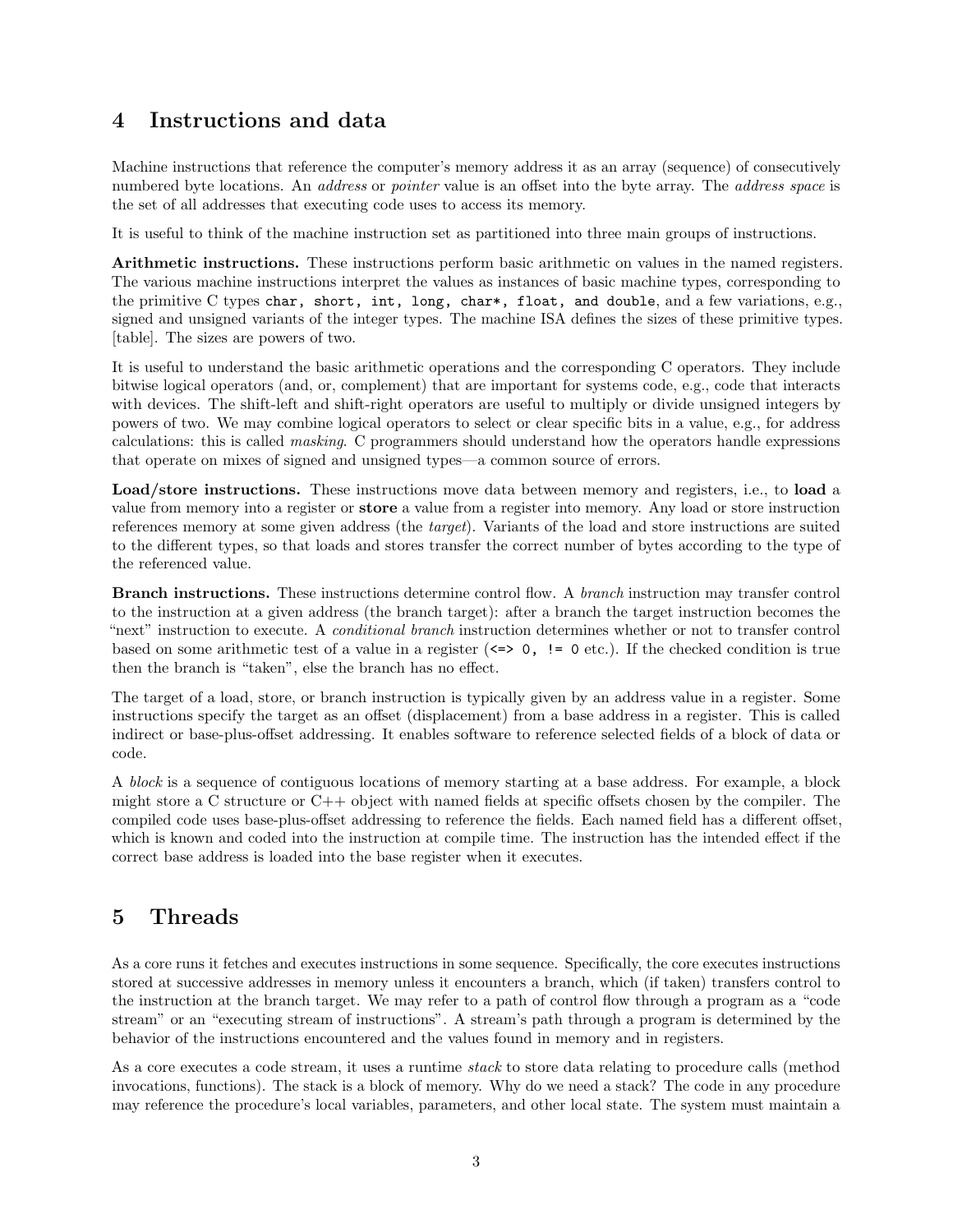separate instance of this local data for each instance of the procedure: for example, if the procedure is called recursively, then each invocation is a separate instance with a separate version of the procedure's local state. To address this need, each procedure instance has a temporary block of memory to store its local state while it executes. The block is called its stack frame or activation record. Each procedure call allocates a new stack frame and initializes it for the variables and parameters. Each procedure return deallocates the stack frame for the completed procedure instance, which is no longer needed. The call allocates the frame at the top of the runtime stack, "pushing" the frame on the stack. The return "pops" the frame from the stack.

We may refer to a stream and its stack together as a *thread*. We often speak loosely of a thread as an object that executes its stream of instructions. Actually it is a core that executes them, using the thread's stack, and following the thread's path through the program instructions stored in memory. Operating systems incorporate internal software primitives to manage threads, e.g., to start, stop, or suspend a thread, or switch a thread from one core to another. These primitives manipulate the state of the core to dispatch threads for execution, and tear them down.

Thus a thread is a logical execution stream of software, which the software itself may manipulate. This is a difficult concept. The key is to understand the processor context for a thread. The *context* is the set of values in the core registers, specifically in the subset of core registers that are involved in executing the thread on the core. The thread context includes at least the general registers used by the instructions encountered as the thread executes. The context also includes at least two designated registers:

- The *instruction pointer (IP)* or *program counter (PC)* register contains the address of the thread's "current" or "next" instruction to execute. As the core executes each instruction it advances the value in the PC to point to the next (successor) instruction automatically. A branch replaces the PC value with the branch target, which has the effect of transferring control to the target instruction.
- The *stack pointer (SP)* register contains a pointer to the top of the thread's runtime stack. Compiled procedure code references local variables for a procedure instance as fixed offsets from the SP. (It is a little different on x86 architectures, which have another related register called the frame pointer (FP), but let us ignore that to keep it simple.) The procedure call/return code pushes and pops frames by adjusting the pointer value in the SP, subtracting or adding the stack frame size for that procedure.

System code may modify the context to manage use of the processor by concurrent and logically independent activities. The act of changing the context to switch the flow of execution is called a context switch. Context switch is implemented by a block of instructions that save selected register values of the active context into memory and/or load new values into core registers from memory.

For example, suppose a core is running a thread whose control flow enters a block of instructions to save the thread's context into memory and then transfer control somewhere else. If a second core then loads the saved context from memory, that core can continue executing the logical thread exactly where the first core left off. We say the first core *suspends* the thread and the second core *resumes* the thread. The code stream won't notice or care that it is running on a different core now. Once resumed, it executes the instruction at the address in the PC, which was the "next" instruction it was "supposed to" execute before it was suspended. The restarted instruction stream uses the values in the core's general registers, which are just as they were before. The stream uses the contents of the thread's stack, which is sitting in memory just as it was before, at the address in the SP register.

Of course this scenario presumes that the instructions, stack contents, and other data stored in memory have not changed in any way that causes the suspended thread to veer off in some unexpected direction when it resumes. Software must adhere to certain conventions and disciplines to ensure that threads execute correctly across suspend/resume and other concurrent execution. In particular, each thread must have its own private stack that is not modified by other threads. Also, each thread must execute on at most one core at any given time. There is no natural law that prevents a buggy system from loading the same saved context on two cores at the same time, but no good can come of it.

It is convenient to speak as if a core executes a single thread at a time. That was always true not so long ago.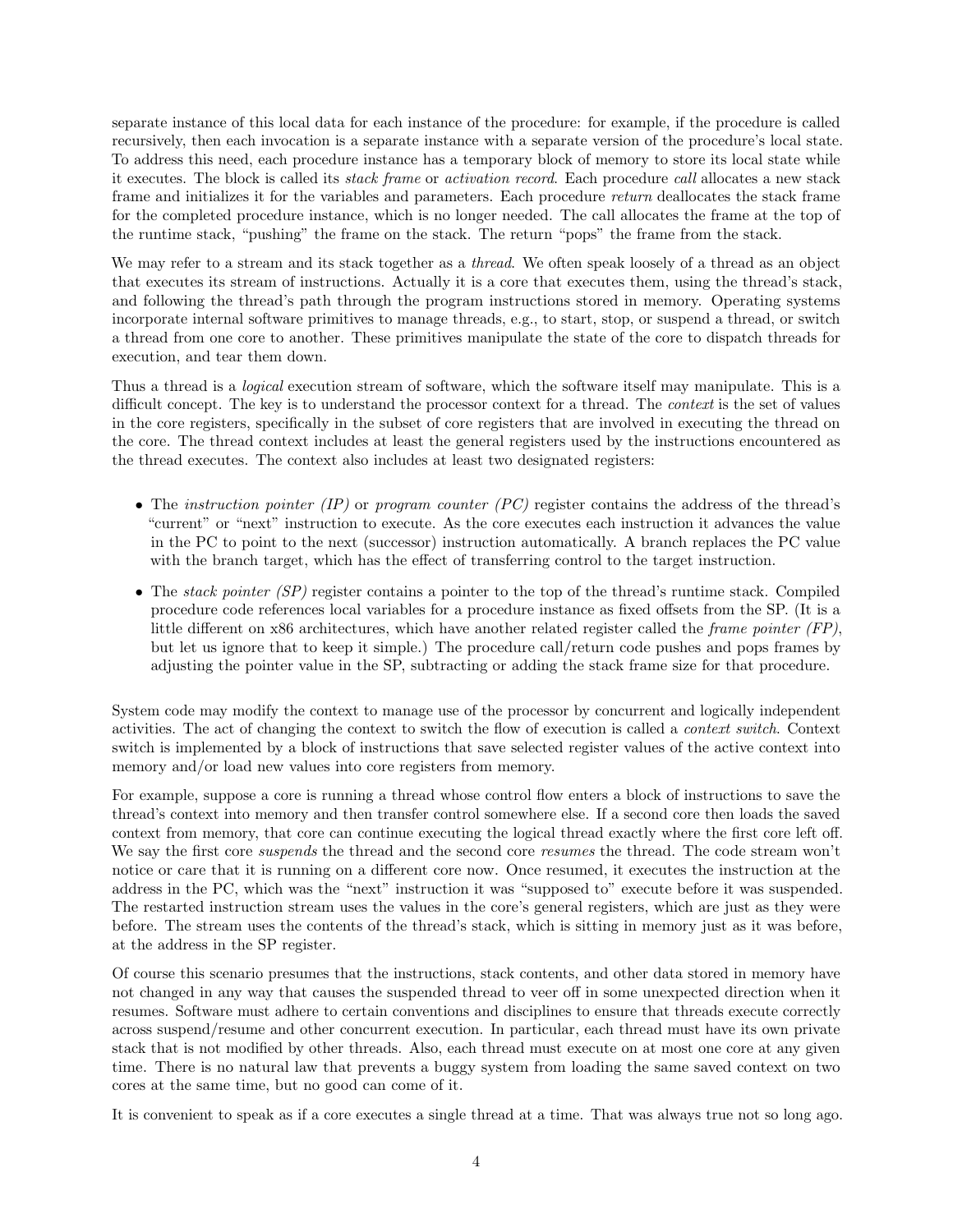Today some cores can execute two or more threads concurrently. They are called multi-threaded cores. A multi-threaded core must have a separate register context (a core slot) for each active thread. Supercomputer architects have experimented with novel many-threaded architectures that have dozens or hundreds of register sets per core. We will speak as if a core has only a single register set and executes at most one thread at a time, to simplify things without loss of generality. What we really mean is that the thread occupies a register set on the core and is active on the core.

## 6 Exceptions

When a stream/thread is executing on a core it has control of the core: the program and its data determine the path of the control flow. Processors include features to transfer control away from the executing stream when certain events occur. These events are called *exceptions*.

Exceptions are fundamental to system software because they enable an operating system to regain control of the core, i.e., divert the code stream so that it is running OS code. Once the OS software has control, it may perform system functions and/or transfer control to a different thread.

When a core detects that an exceptional event has occurred it is said to *raise* the exception to signal the event. The core transfers control to an event *handler* registered for the event type. The handler is a block of system code starting at some specified address. The operating system selects its handlers and registers their start addresses in a machine table when it starts up. The handlers run in a protected CPU mode (Section 9.1).

There are three kinds of exceptions: traps, faults, and interrupts.

- A trap results when the control flow encounters a special trap instruction, whose function is to raise the trap every time it executes. Software uses traps to transfer control deliberately to the operating system to request some service—a system call.
- A fault results from a condition detected in the machine while it executes some instruction. The fault may occur on some executions of that instruction, but not necessarily every time. A fault may indicate an error (e.g., divide by zero), or it may occur because some system software action is needed to emulate the instruction or otherwise enable it to execute.
- An interrupt results from some external condition, such as a clock tick or other signal from a device. Devices interrupt the processor when some event occurs on the device that requires software attention, such as an I/O request completion, an input event such as a network packet arrival, or some other change in status (e.g., power failure or device failure).

When an exception occurs the machine and/or handler save enough context to resume the previous code stream after the handler runs. The machine provides instructions for a handler to return from the exception to restore the saved context and resume what the stream was doing before. In some cases the handler modifies the saved context (e.g., the saved PC) before returning. For example, it may arrange to re-execute a faulting instruction, or advance to the next instruction (e.g., in the case of a trap), or abort the stream and discard its saved context. The latter response is common if the handler determines that the exception was triggered because of an error in the code stream.

Alternatively, the handler may modify the saved context to transfer control to another part of the program when it resumes. This technique is commonly used to notify the program itself of an exception that it caused. For example, a Unix program may register *signal handlers* for the system to invoke if certain conditions occur. Ultimately the signal handler might propagate the notification into the program using the exception mechanisms of programming languages like C++ or Java. Such higher-level "exception handlers" are not known to the system and are out of scope for this discussion.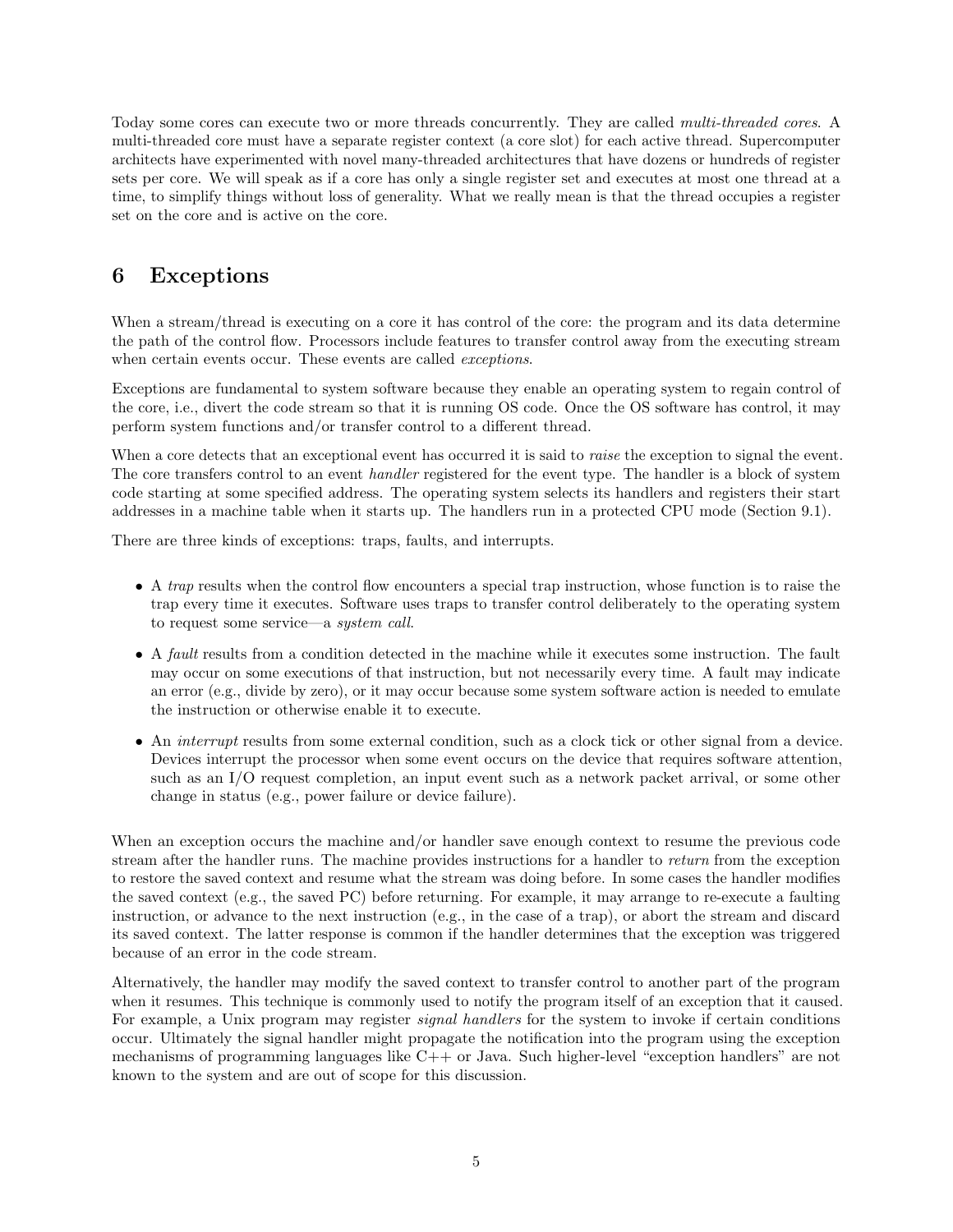## 7 Addressing

As noted earlier, the ISA supports instructions to operate on primitive machine types, corresponding to the basic C language types. Each primitive type has a size that is some power of two. The general registers are sized to store a value of any primitive type. Load and store instructions read and write values of various sizes, according to their types.

Code may view the memory as an array of any of these primitive types. More generally, code can interpret the bits in any piece of memory as values of any of these primitive types. A C program may interpret any address as a pointer to any base type, and operate on it accordingly. We might say that memory is "fungible". This is a common source of confusion for students programming "close to the metal" for the first time.

Modern programming languages carefully track the type of each location or value, and prevent a program from referencing any value in a manner inconsistent with its type. This property is called type safety. But the underlying machine language—and C—are more relaxed about how code interprets data in memory.

Changing the type of a value is called a type cast. Type casts are useful in system code to specify or change the interpretation of values in memory. A cast does not change the value itself, only how the code interprets the value. For example, when a device deposits data or a status report in memory, the system may overlay it with a struct type that defines names and types of the fields in the block, to interpret the information according to the device specifications. It does this by recasting the type of the block address as a pointer to the desired struct. Similarly, if a block of memory is repurposed from one use to another (e.g., by a dynamic heap manager) then the type of the structure previously stored there is forgotten, and the pointer is recast to a type for the block's new use. These operations in the C source code do not affect any values in memory: they are merely advisories to the compiler to influence how the code interprets these values.

#### 7.1 Ways to get burned

Type casts are always unsafe. Sometimes they make sense, and sometimes they do not. Good programs use them sparingly. With great power comes great responsibility. Poor type enforcement and unsafe casting are a major source of security holes in real-world software.

Type casts sometimes happen "accidentally" through careless programming in C or other unsafe languages. For example, a common novice programming error is to save a pointer to a value that is stored on the stack (e.g., a local variable). Suppose some other code follows the pointer after the procedure returns and its stack frame is popped. Then the addressed location might now be part of some other frame that was pushed on the stack at some later time, and it may have an entirely different type and meaning. A similar problem occurs if the program frees a heap block while some other data structure still holds a pointer to a value in the heap block. These are examples of the menace of *dangling references*: old stale pointers referencing memory locations that have since been repurposed.

As another example, even today many programs copy string data from some external source (e.g., network input) into a block of memory allocated with some given size on the stack or heap. C supports variable-length strings; some versions of string copy (strcpy library routine) copy bytes from the string until a zero byte (null) is encountered, indicating the end of the string. If the string is longer than the allocated buffer, then the end of the string overwrites the memory locations past the end of the buffer, which the program may be using for some other purpose. This is called a buffer overflow. If the buffer is allocated as a local variable in a stack frame, then the tail of the string may overwrite data values of arbitrary types elsewhere on the stack. This can have catastrophic effects. Consider that when a procedure returns, it branches to a return address also stored in its stack frame. If the return address is overwritten by a long string, then the program branches to an arbitrary location determined by the contents of the string. This simple error creates an opening for a deliberate stack smash attack by a malicious client. These attacks have caused untold pain and suffering in the real world for decades. Be smart and use strncpy.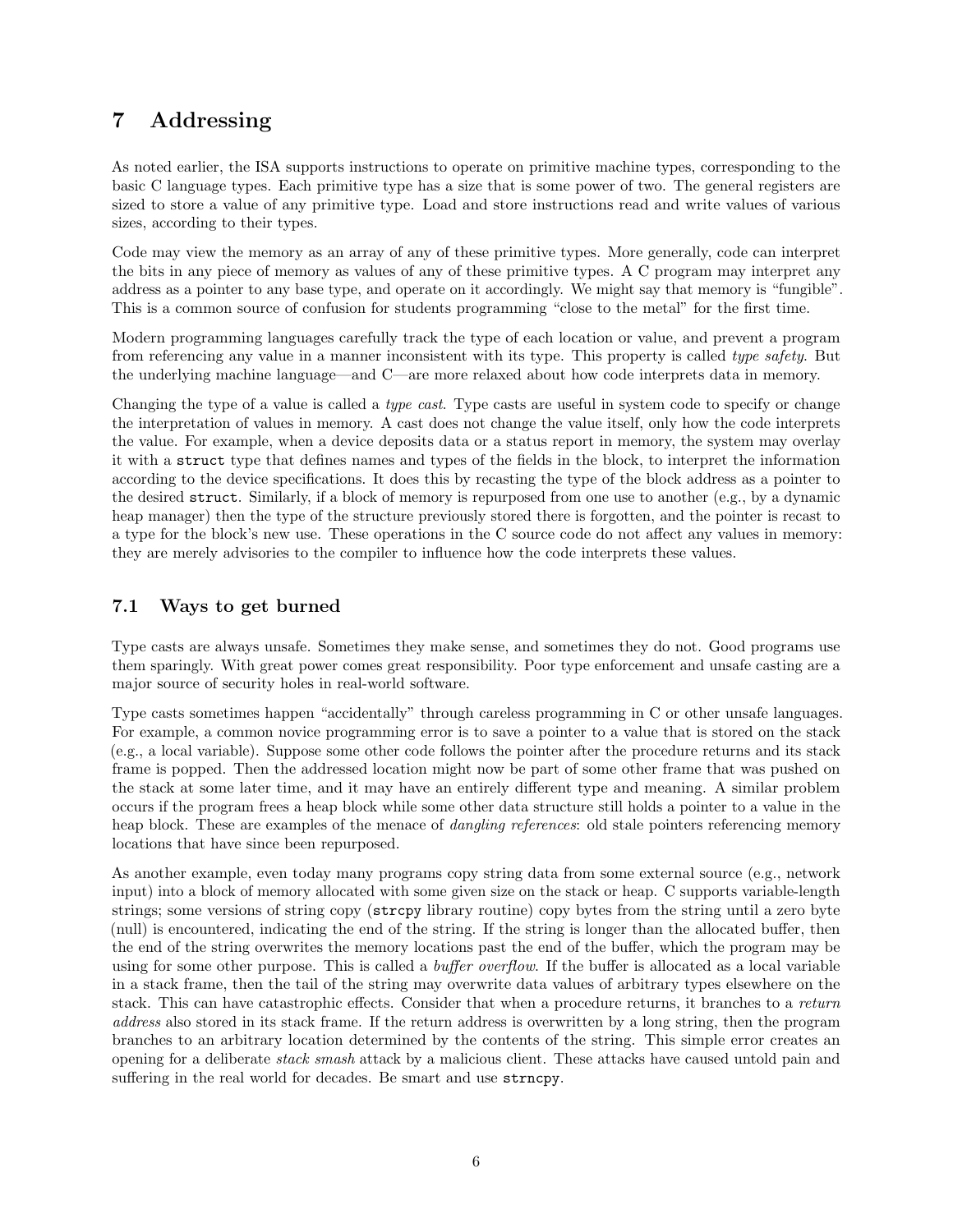#### 7.2 Alignment

In general, a load or store on a value of a given type should be aligned for the type's size: the target address should be a multiple of the size of the type. Equivalently, the instruction references its target as if the program views memory as an array of elements of that type, and is referencing a cell in that array. Some processors raise an exception on an unaligned load or store. Other processors can execute unaligned loads and stores correctly, but at a slower rate.

Compilers and some other system software must be aware of the need to align data in memory. Blocks of data in memory may combine elements of different types in various orders (e.g., C structs, parameters for a procedure, etc.). The compiler or interpreter translates between symbols (e.g., variable names) used in the program and the underlying addresses of the named data elements. The compiler or interpreter may insert unused bytes to pad the data as needed to respect alignment constraints for all elements. Similarly, heap managers must allocate requested dynamic memory blocks at addresses aligned for the largest machine type that might be stored in those heap blocks.

## 8 Block I/O

It is common for disk I/O or network I/O devices to use DMA to transfer data to/from memory in fixed-size blocks. We can view memory as an array of blocks of any fixed size. Similarly, we may also view the contents of a disk or other storage device as an array of fixed-size blocks.

Our world is simpler when these blocks have power-of-two sizes and are aligned in memory and on disk. They generally are, so we presume it without loss of generality. For example, file systems and databases are organized on disk within fixed-size blocks at aligned addresses on disk. The file or database system software orchestrates the movement of these blocks between storage devices and aligned locations in memory.

Note. We refer to storage as "disk", but it may be implemented using any technology. We assume only that a storage device is accessed through a DMA device interface, that the device commands may address the storage device as a sequence of blocks, and that the storage is non-volatile, i.e., any stored values persist across system restarts, power failures, and the like. Any such storage device may host a database or file system.

When we view memory and storage as arrays of fixed-size aligned blocks, addresses and offsets have a natural structure. The high-order bits of any byte address encode a *block number*—an index into the block array, uniquely addressing a specific block. The low-order bits encode a byte offset of a byte within the block. Shift and mask operations are useful for doing fast arithmetic on addresses within such a block space.

For example, consider an array of 4KB blocks within a 4GB space, whether it is on a storage device or in memory. The entire space is byte-addressable with 32-bit addresses. There are 1M blocks in the space. A block number is represented as a 20-bit quantity. A 32-bit address of a byte has a 20-bit block number in the high 20 bits. The lower 12 bits of an address contain a byte offset into the named 4KB block.

Data structures in storage blocks often contain embedded references to other blocks on the device. In this way it is possible to build the equivalent of dynamic pointer structures on disk, and access them in memory from software by following the on-disk pointers, initiating I/O to move blocks to and from memory as needed. This is useful because storage structures are inherently dynamic: like a heap manager, a file system must handle streams of requests to create/delete files of various sizes. And files grow.

However, the software must manage these dynamic storage structures carefully: if the system crashes while an operation on a disk-based structure is in progress, then the structure may become corrupted. The issue of how to manage recoverable structures on persistent storage is an important topic in operating systems and databases.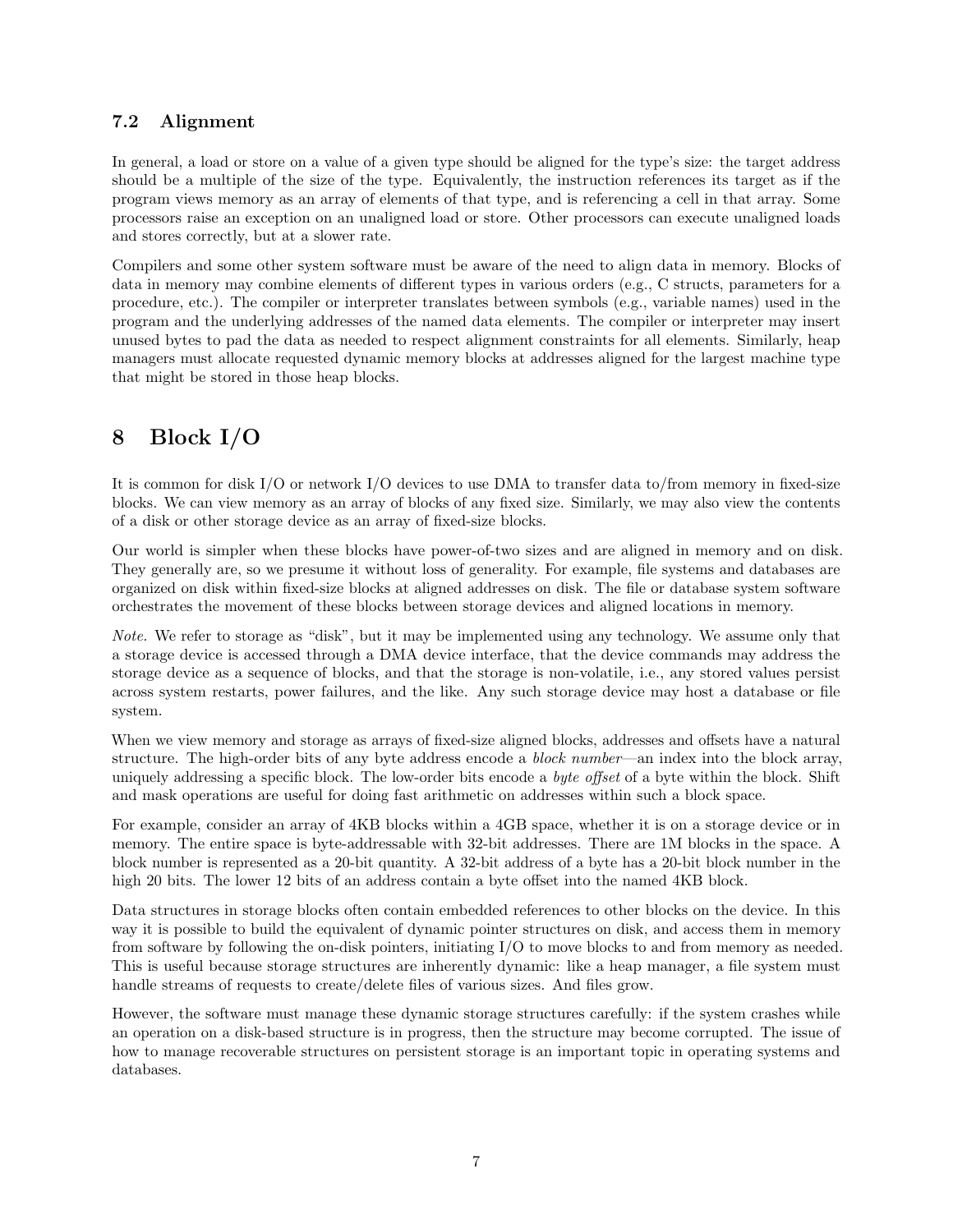### 9 Virtual address spaces

I said earlier that the "address space" is the set of all addresses that an executing program uses to access its memory. Of course a given address used by a program does not necessarily correspond to fixed location in the machine's memory.

Trusted software deep in the operating system does use machine addresses. But most software runs within some *virtual address space* that presents a custom window into the machine memory for use by a specific software context. There may be many virtual address spaces active in the system at any given time. Threads execute within virtual address spaces. The system can switch between virtual address spaces just as it switches between threads. Multiple threads may execute within the same virtual address space.

The memory referenced through a virtual address space is "virtual" because a thread executing within the space does not know where its data is actually stored in machine memory, or even if the data is actually resident in the machine memory at all. Virtual address spaces provide isolation: a thread cannot access any area of machine memory unless the system attaches that memory to its virtual address space.

Virtual addressing works as follows.

- The machine memory is viewed as an array of fixed-size *n*-byte memory blocks called *page frames*, or just frames. Each index into this array is called a page frame number (PFN).
- Each virtual address space is viewed as an array of *n*-byte *virtual pages*, or just pages. Each index into this array is called a virtual page number (VPN).
- The system assigns pages to frames and maintains a mapping from pages to frames. A "mapping" is a function: each page maps to at most one frame, and each frame holds at most one page. Frames act as interchangeable slots to store pages. The system stores the mapping in an internal table called a translation table or page table.
- Virtual addresses are translated to machine addresses during execution, by replacing the VPN in the higher bits with the corresponding PFN, which is given by some translation in the table. The machine provides a cache of translations (a TLB) to speed it up. If the needed translation is cached in the TLB then the machine does all of the work. The machine support for virtual addressing is referred to generically as its memory management unit (MMU).
- If the translation table does not have a valid translation enabled, then the MMU raises a fault—a page fault. The system handler for a page fault may consider the reference an error, or it may assist in completing the reference.

Note that frames are raw memory, while pages have values. A virtual page is a block of values that some code expects to appear at a particular location (block) within its virtual address space, with the correct values. If a thread references a virtual address within the page, then the reference can complete only if the page's value (its contents) resides within some frame, and a valid  $VPN \rightarrow PFN$  translation is present in the translation table.

If a translation is not present, then the page fault handler must decide how to handle the situation. The handler may resolve the fault and restart the faulting instruction. To resolve the fault it may install or remove translations to change the mapping of pages to frames, store data into a frame to initialize the page contents (e.g., to zero it), or initiate  $I/O$  to read a page from storage into a frame.

Different machines implement the translation table in different ways, and the hardware details vary widely. Conceptually, the system assigns a unique number to identify each virtual address space, called its address space identifier or ASID. Or (equivalently) the base address of the page table for the virtual address space serves as its ASID. The translation table implements a function with a partial mapping  $(ASID, VPN) \rightarrow PFN$ . We can view the subset of translations with a given ASID as a logically separate translation table for the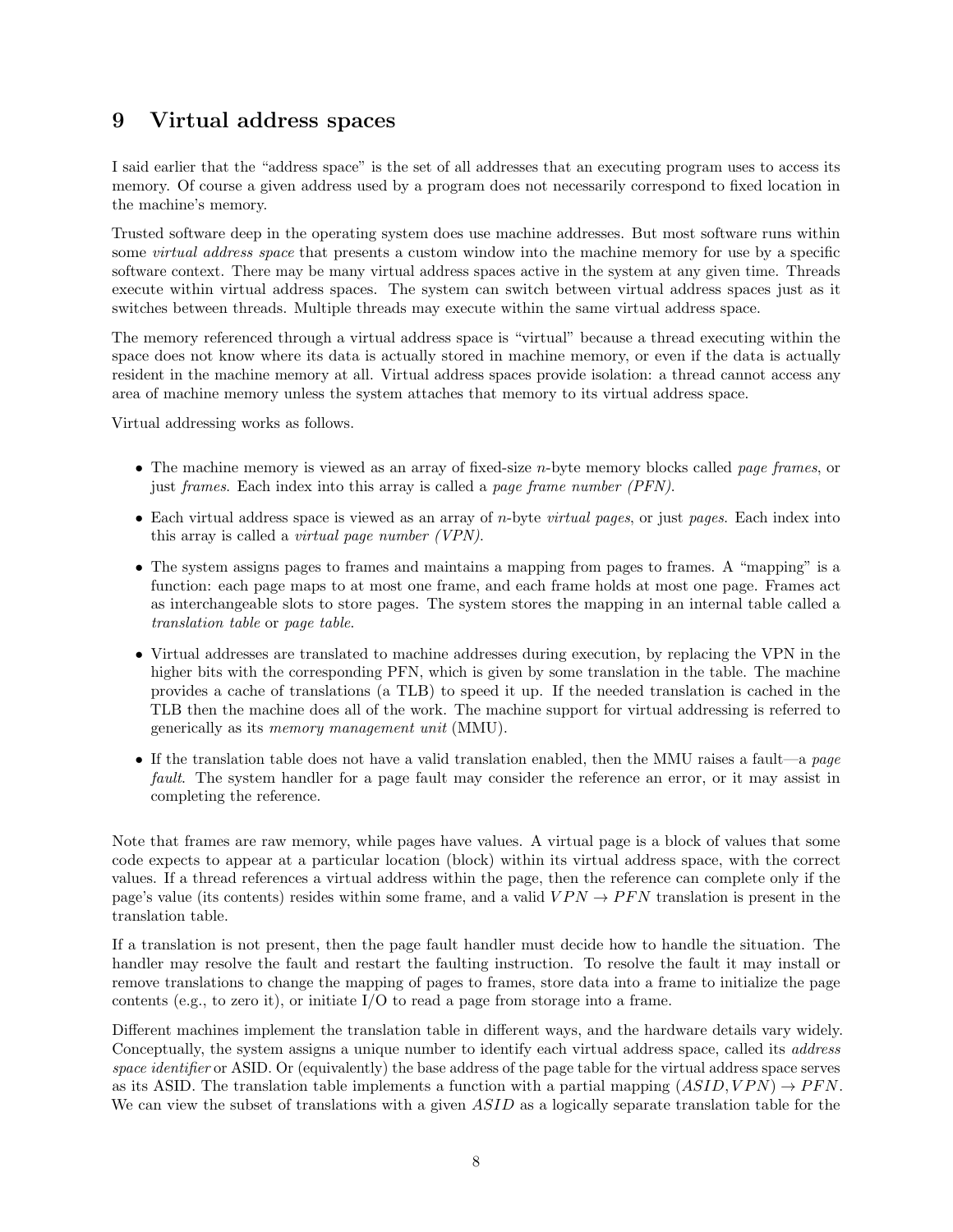named virtual address space. On x86 systems the operating system does in fact maintain a separate page table structure for each virtual each address space.

Trusted system software controls the translations that are in effect at any given time, e.g., by storing the ASID in a special register. To understand how it works, we first need a better understanding of what it means for system software to be "trusted".

#### 9.1 Protected mode

Processor architectures support one or more modes of protected execution. Certain instructions and operations are permitted only if the core is executing in the proper mode (privilege level). For example, control over devices and translation tables are reserved to a protected mode. Certain registers are protected: software can modify them only if the core is running in protected mode. For example, the ASID for the current context is stored in a protected register. In fact, the current mode of the processor is also stored in a protected register.

For example, Unix presumes that the machine has at least a one-bit protected mode with two states called kernel mode and user mode. The system software that runs in kernel mode is called the kernel. The kernel is similar in many respects to any other software program: it is written in C or perhaps some other high-level language, and consists of modules or components with procedural interfaces and internal data structures. But it can control all functions of the machine because it runs with the CPU in protected kernel mode.

When a CPU core runs an untrusted user program it runs in user mode. The core is loaded with an ASID for a virtual address space. When a core is running in user mode with a virtual address space we say that it is running in a user context. The virtual address maps limit the visibility of machine memory: the executing code stream can access only its own program instructions and any memory that the kernel allocates to the program instance for its own use. In general, the virtual address maps prevent the core from accessing kernel code or kernel data structures when it is running in user mode with a virtual address space. Kernel code executes within a logically separate virtual address space that cannot be accessed in user mode. (Details vary.)

We commonly use the term "user space" or "user level" to refer to any code or data accessed through a virtual address space in user mode, or more generally for any execution in user mode. We commonly use the term "kernel space" to refer to any code or data accessed only through the kernel address space in kernel mode, or more generally for any execution in kernel mode.

We may presume that all software runs the machine in either kernel mode or user mode. Note, however, that some systems use additional protected modes. In particular, modern x86 hardware support multiple virtual machines (VMs) running on the same physical computer. Each VM behaves as described here: it runs an operating system instance with a kernel mode and a user mode. System virtualization software called a hypervisor or virtual machine monitor (VMM) runs outside of the virtual machines: it runs the processor in another protected mode that enables it to manage how those VMs use the physical hardware. Section 9.5 discusses hypervisors and virtual machine management. Until then we focus on the machine model for Unix and other operating systems, in which the machine runs in either kernel mode or user mode.

#### 9.2 Crossing the protection boundary

All of this brings us to a crucial point for understanding operating systems. Once the core is running in a user context, it is limited in what it can do. It cannot execute protected instructions or access protected registers. It cannot access devices without kernel intervention. It cannot break out of its virtual address space: it can access a given memory page frame only if the kernel permits it, i.e., by installing a translation to that frame in the page table for that space. Software in user mode cannot change its own translations: the ASID for the current page table is stored in a protected register, and the page table itself is a kernel data structure and so is not accessible through the address space.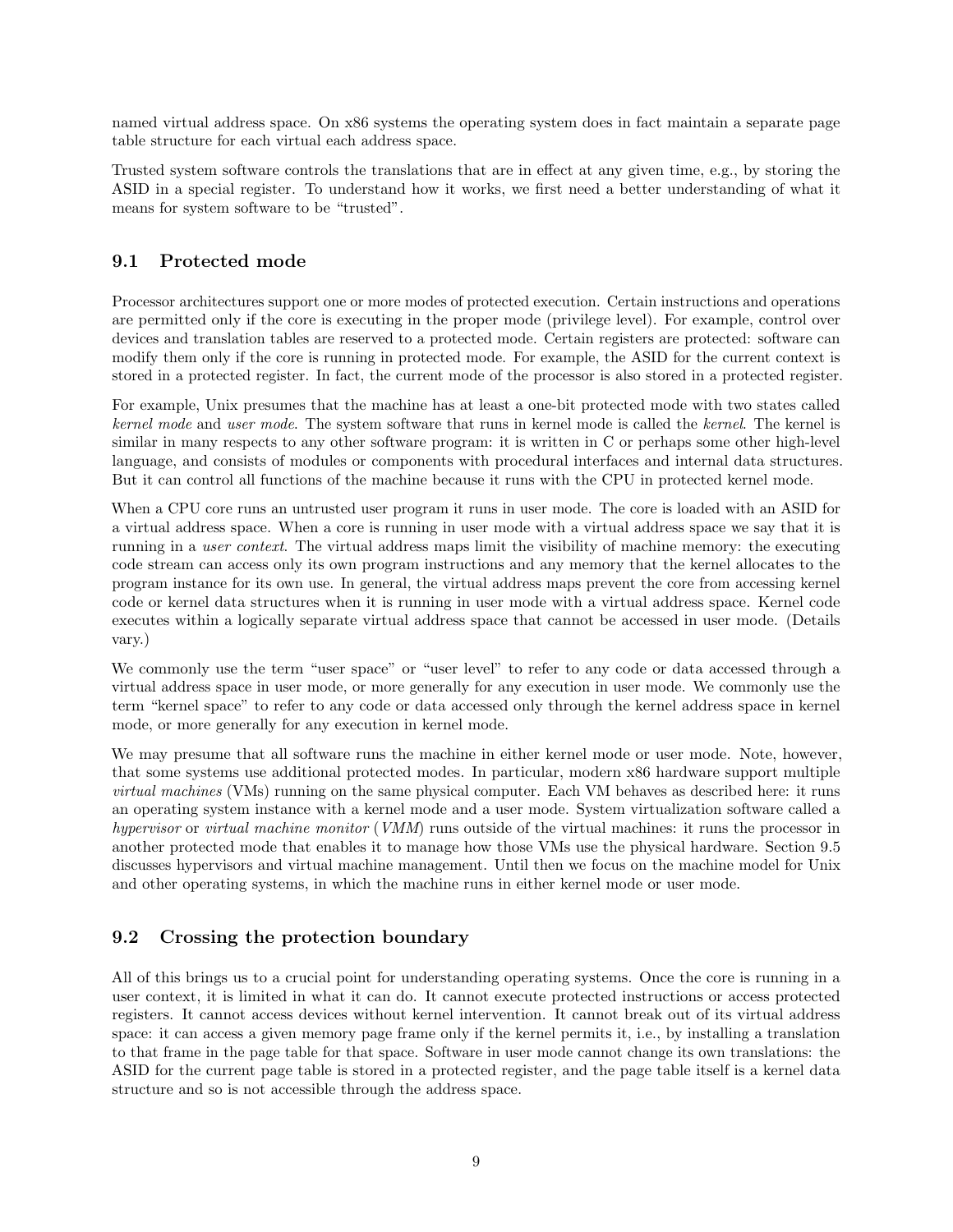The core executes safely and happily in user mode unless and until a machine exception occurs: a trap, fault, or interrupt (Section 6). A machine exception returns control to the kernel. Specifically, if the core raises an exception the machine transfers control to a kernel handler registered for exceptions of that kind. The handler runs in kernel mode.

The handler is the entry point for the kernel to decide how to handle the exception, as summarized in Section 6. On entry to the handler the machine provides a reference to a status block describing the exception and the register values at the time of the exception. The handler can determine what caused the exception and the context in which the exception occurred, including the space and thread. The handler takes appropriate action:

- If the program took an illegal action to cause the exception, then the kernel may kill the program and tear down its address space, or it may notify the program by resuming execution in user mode at the address of a handler routine registered by the program (e.g., a Unix signal handler).
- If the exception is a page fault resulting from a legal virtual memory reference, then the kernel may modify the page table to install a new translation, and then resume execution in user mode at the address of the faulting instruction, allowing the reference to complete. The kernel may choose to suspend the thread and resume it later.
- If the exception is a trap requesting a system call, then the registers contain a syscall ID and the arguments to the system call. The syscall ID is an integer indicating which system call is requested. The kernel validates the request and arguments, and attempts to provide the requested service by calling a corresponding API routine in kernel mode.
- If the exception is an interrupt, then the interrupt handler attends to housekeeping tasks associated with the interrupt. For example, it may record completion of an I/O request to a device, or receive notification of a new input such as an arriving network packet, screen tap, keystroke, or mouse click. The kernel also receives *timer interrupts* to inform it of the passage of time. After handling the interrupt, the kernel resumes the interrupted context, or switches to some other context if it chooses.

In all cases the kernel may choose to suspend the executing thread and resume it later. In particular, many system calls request the kernel to suspend the calling thread until some event occurs. For example, the system call may request a synchronous I/O operation: the kernel initiates the I/O and suspends the calling thread until the I/O completes. The kernel may suspend a thread for its own reasons. In particular, the kernel may choose to reallocate the core for use by another thread.

These crucial mechanisms for safe transitions in and out of protected mode are the bedrock of operating systems, because they enable the operating system—trusted system code—to protect itself from untrusted applications, protect/isolate user programs from one another, and mediate access to the machine resources. In brief, code running in protected mode can drop out of it at will, but the core enters protected mode only on an exception, which always transfers control to a trusted system handler. Malicious software cannot take control of the system unless it can circumvent this protection mechanism. If it succeeds then all bets are off.

### 9.3 An unusual metaphor

We can envision these kernel/user transitions as a game of tennis or ping-pong among multi-armed juggling robots. Use your imagination and bear with me.

The machine is a tennis court with a net: the net is the kernel/user boundary. The kernel robot stands on one side of the boundary. The robot players on the other side are the user contexts—executing instances of user programs. An executing program instance is called a process in Unix and other systems.

Any of the players may run multiple threads. Each user process robot has an arm holding a paddle for each of its threads. The kernel has an arm and paddle for every thread. Each thread corresponds to a ball and a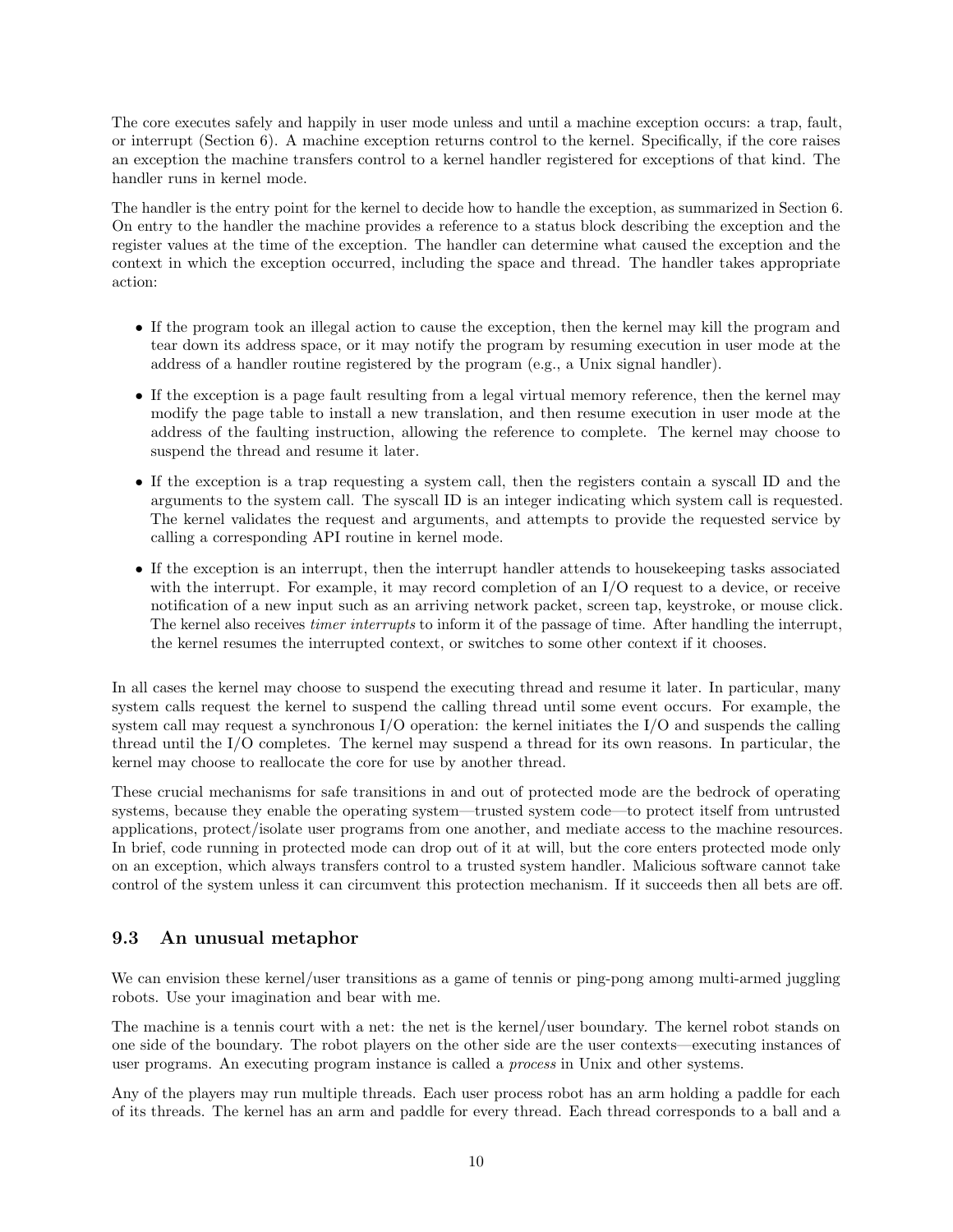pair of paddles: the kernel holds one of the paddles, and the process that owns the thread holds the other paddle. A robot may hit a ball only with a paddle that is associated with that ball. A paddle corresponds to a stack for the ball to run on while it is in that player's control.

The kernel holds all of the power in this game:

- The kernel always serves. Every ball starts on the kernel side and is served by the kernel to a user process. The process juggles the ball for some period of time and then hits it back to the kernel. The hit is an exception. The kernel receives each ball as it crosses back over the net, juggles it for a time, and eventually either hits it back to its user context or drops it on the ground.
- The kernel always controls the ball. If a process is juggling a ball, the kernel can blow a whistle at any time and force it to hit that ball back over the net. (The whistle corresponds to a timer interrupt on the core, initiating a context switch.)
- The kernel can also hide a ball in its pocket and launch it out again later at will. The game can only have N balls in the air at a time, where N corresponds to the number of core slots on the machine. The kernel hides the balls as needed to preserve this property. (Hiding a ball corresponds to suspending a thread until the kernel chooses to run it again.)
- Also, the kernel can create and destroy opponents (processes) with its mind. It can will a new process into existence on the other side of the net just by imagining it. It snaps its fingers and a ball appears to serve to the new opponent, along with an arm and paddle to make the serve. If a process displeases the kernel it simply vanishes from the game and all of its threads fall on the ground.
- If the kernel makes a mistake it may choose to panic and restart the system: the balls all fall on the ground, the court is wiped clean, and the game begins anew.

A few important points emerge from this picture. Threads move back and forth between the kernel and a user process context. A process can juggle the ball as long as it wants, but it ultimately it can do nothing else but hit the ball back over the net to the kernel. The processes cannot hit balls to or at one another. Only the kernel decides when the game begins or ends, or who plays, or how many balls are on the court, or when or whether to hit them back. A process may ask to be dismissed (exit), or ask the kernel to create and destroy other processes or threads, but ultimately the kernel decides the course of the game. And, of course, being the kernel means never having to say you're sorry if you drop the ball, hide the ball, or vaporize your opponent.

The kernel regains control of the core on exceptions: traps, faults, and interrupts. For example, suppose code in user space attempts to access a protected instruction or register, or references a virtual address for which its page table gives no valid translation. The core raises a fault and transfers control to a system handler accordingly: the ball comes back over the net to the kernel side. The system handler may treat the exception as an error, or it may provide some operating system service or emulation before hitting the ball back to user space.

#### 9.4 Handler stacks

Exception handlers may call procedures, and so a handler needs a stack to run on. Traps and faults occur synchronously with thread execution, i.e., as a result of the thread executing a specific instruction. This means that in general each thread needs its own stack to run handlers for any exceptions raised during its execution. For example, two concurrent threads running on different cores can trap for a system call at the same time; in this case, their handlers execute independently and concurrently, and each must have its own stack. Moreover, exception handlers are system code, and their stacks must be protected for use by the system only.

For example, in a Unix system, each thread or process has a stack in kernel space for handling traps and faults. The kernel stack is separate from the thread's stack in user space, and is separate from the kernel